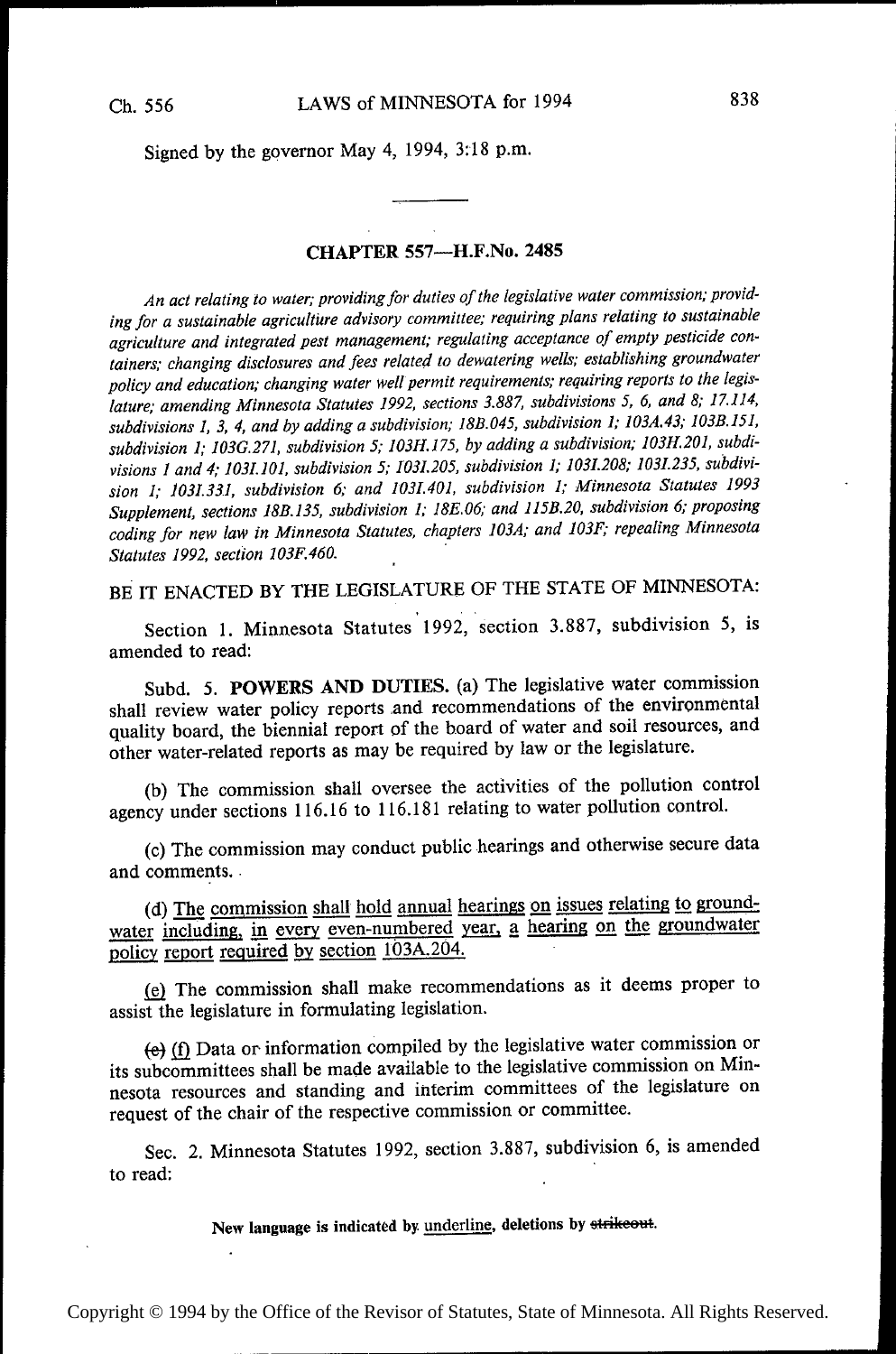Subd. 6. STUDY REVIEW OF POLICY REPORT. The legislative water commission shall study the recommendations of the environmental quality board for the management and protection of water resources in the state, and shall report its findings to the legislative commission on Minnesota resources and the legislature by November 15, 1991, on the state's water management needs for the year 2000 hold a hearing on the groundwater policy report submitted every even-numbered year by the environmental quality board under section 103A.204.

Sec. 3. Minnesota Statutes 1992, section 3.887, subdivision 8, is amended to read:

Subd. 8. REPEALER. This section is repealed effective June 30, 1995 1999.

Sec. 4. Minnesota Statutes 1992, section 17.114, subdivision 1, is amended to read:

Subdivision 1. PURPOSE. To assure the viability of agriculture in this state, the commissioner shall investigate, demonstrate, report on, and make recommendations on the current and future sustainability of agriculture in this state. The department of agriculture is the lead state agency on sustainable agriculture has the meaning given to it in Laws 1987, chapter 396, article 12, section 6 and integrated pest management.

Sec. 5. Minnesota Statutes 1992, section 17.114, subdivision 3, is amended to read:

Subd. 3. DUTIES. (a) The commissioner shall:

(1) establish a clearinghouse and provide information, appropriate educational opportunities and other assistance to individuals, producers, and groups about sustainable agricultural techniques, practices, and opportunities;

(2) survey producers and support services and organizations to determine information and research needs in the area of sustainable agricultural practices;

(3) demonstrate the on-farm applicability of sustainable agriculture practices to conditions in this state:

(4) coordinate the efforts of state agencies regarding activities relating to sustainable agriculture:

(5) direct the programs of the department so as to work toward the sustainability of agriculture in this state;

(6) inform agencies of how state or federal programs could utilize and support sustainable agriculture practices;

(7) work closely with farmers, the University of Minnesota, and other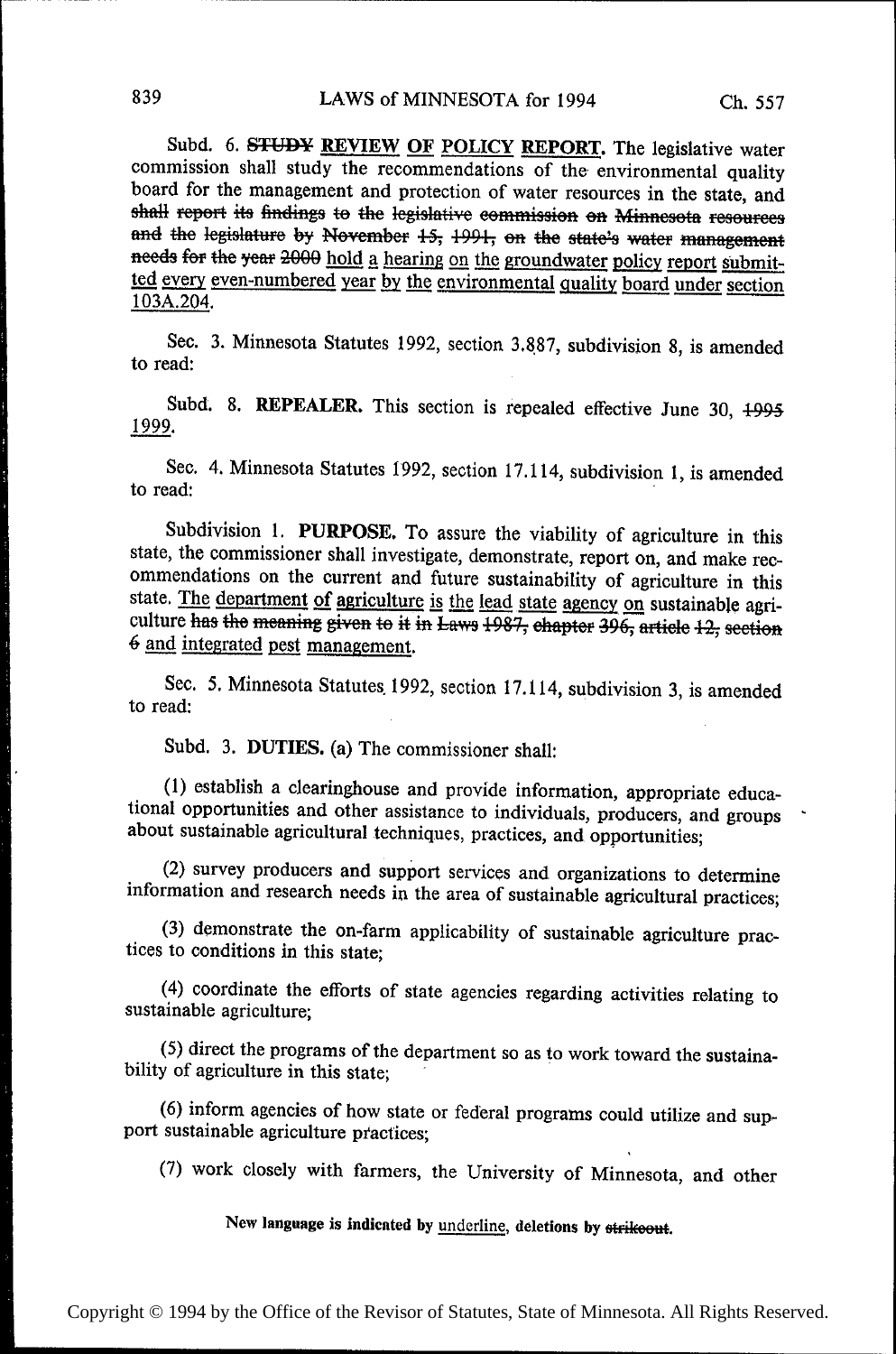appropriate' organizations to identify opportunities and needs as well as assure coordination and avoid duplication of state agency efforts regarding research, teaching; and extension work relating to sustainable agriculture; and

(8) report to the legislature environmental quality board for review and then to the legislative water commission every edd-numbered even-numbered year.

(b) The report under paragraph (a), clause (8), must include:

(1) the presentation and analysis of findings regarding the current status and trends regarding the economic condition of producers; the status of soil and water resources utilized by production agriculture; the magnitude of off-farm inputs used; and the amount\_of nonrenewable resources used by Minnesota farmers;

(2) a description of current state or federal programs directed toward sustainable agriculture including significant results and experiences of those programs;

(3) a description of\_ specific actions the department of agriculture is taking in the area of sustainable agriculture;

(4) a description of current and future research needs at all levels in the area of sustainable agriculture; and

(5) suggestions for changes in existing programs or policies or enactment of new programs or policies that will affect farm profitability, maintain soil and water quality, reduce input costs, or lessen dependence upon nonrenewable resources.

Sec. 6. Minnesota Statutes 1992, section 17.114, is amended by adding <sup>a</sup> subdivision to read:

Subd. 3a. SUSTAINABLE AGRICULTURE ADVISORY COMMITTEE. (a)  $\overline{\text{The commissioner shall establish a sustainable agriculture adversary commit-}}$ tee to assist in carrying out the duties in subdivision 3. The committee must include farmers, higher education representatives with expertise in sustainable agriculture, officials from other state agencies, representatives from the agricultural utilization research institute, private sector agricultural professionals, and representatives from environmental and agricultural interest groups. Terms, compensation, and removal of members are governed by section 15.059.

(b) This subdivision is repealed effective December 31, 1999.

Sec. 7. Minnesota Statutes 1992, section 17.114, subdivision 4, is amended to read:

Subd. 4. INTEGRATED PEST MANAGEMENT. (a) The state shall promote and facilitate the use of integrated pest management through education, technical or financial-assistance, information and research.

New language is indicated by underline, deletions by strikeout.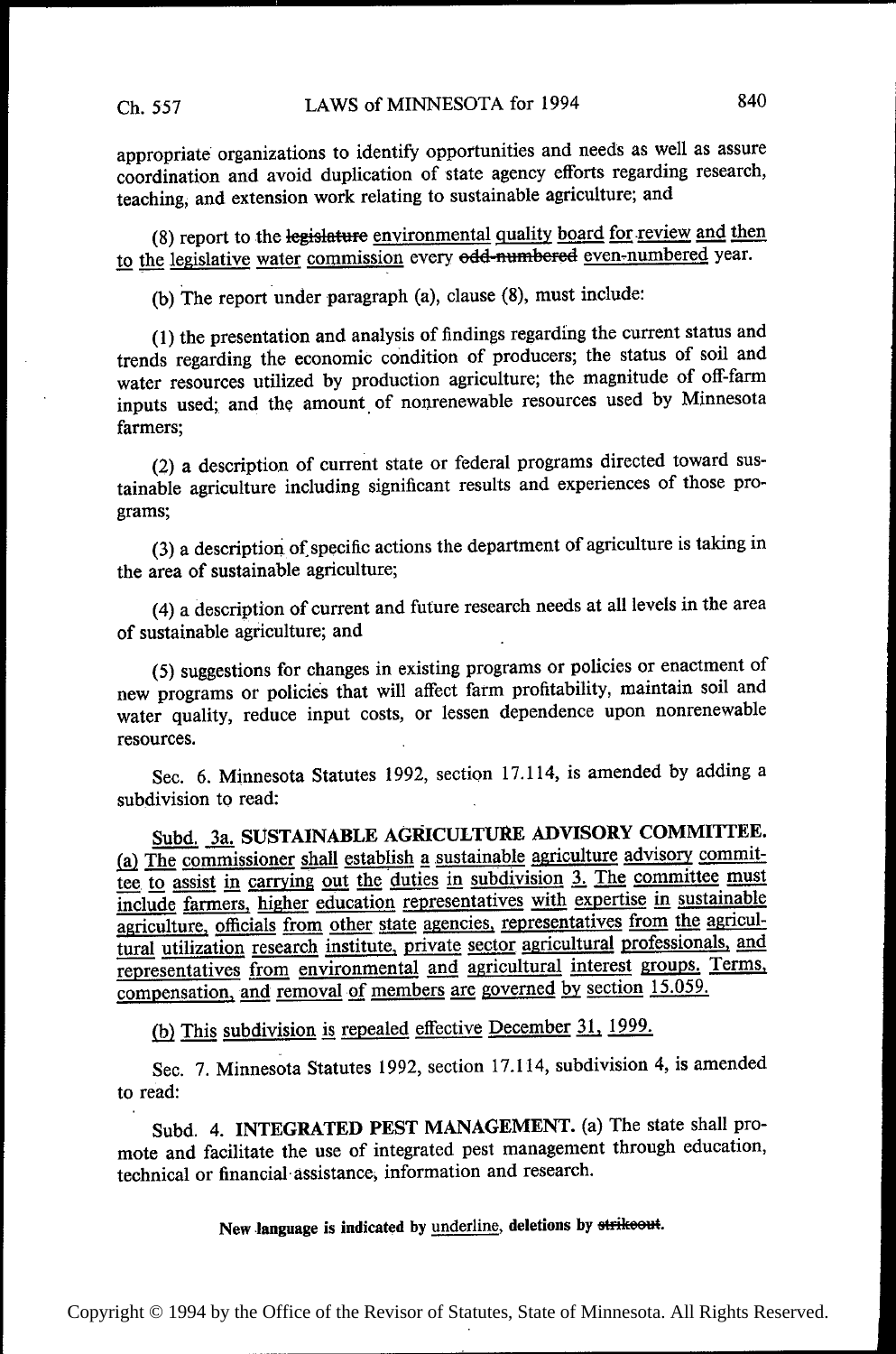(b) The commissioner shall coordinate the development of a state approach to the promotion and use of integrated pest management, which shall include delineation of the responsibilities of the state, public post~secondary institutions, Minnesota extension service, local units of government, and the private sector; establishment of information exchange and integration; procedures for identifying research needs and reviewing and preparing informational materials; procedures for factoring integrated pest management into state laws, rules, and uses of pesticides; and identification of barriers to adoption.

(c) The commissioner shall report to the geverner and legislature by November  $15$ ;  $1990$ ; and en a biennial basis thereafter environmental quality board for review and then to the legislative water commission every evennumbered year. The report shall be combined with the report required in subdivision 3.

Sec. 8. Minnesota Statutes 1992, section 18B.045, subdivision 1, is amended to read:

Subdivision 1., DEVELOPMENT. The commissioner shall develop a pesticide management plan for the prevention, evaluation, and mitigation of occurrences of pesticides or pesticide breakdown products in groundwaters and surface waters of the state. The pesticide management plan must include components promoting prevention, developing appropriate responses to the detection of pesticides or pesticide breakdown products in groundwater and surface waters, and providing responses to reduce or eliminate continued pesticide movement to groundwater and surface water. Beginning September 1, 1994, and biennially thereafter, the commissioner must submit a status report on the plan biennially thereafter, the commissioner must submit a status report on the plan<br>to the environmental quality board for review and then to the legislative water lo the environmental quality board for review and then to the legislative water<br>commission.

Sec. 9. Minnesota Statutes 1993 Supplement, section 18B.135, subdivision 1, is amended to read:

Subdivision 1. ACCEPTANCE OF PESTICIDE CONTAINERS. (a) A person distributing, offering for sale, or selling a pesticide must accept empty pesticide containers from a pesticide end user if:

(1) the pesticide was purchased person does not participate in a designated collection program for pesticide containers after July 1, 1994;

(2) the empty container is prepared for disposal in accordance with label instructions and is returned to the place of purchase within the state; and

(3) a collection site that is seasonably accessible on multiple days has not been designated either by the county board or by agreement with other counties, the agricultural chemical dealer(s) in their respective counties, or the commissioner for the public to return empty pesticide containers for the purpose of reuse or recycling or following other approved management practices for pesti cide containers in the order of preference established in section 115A.02, para-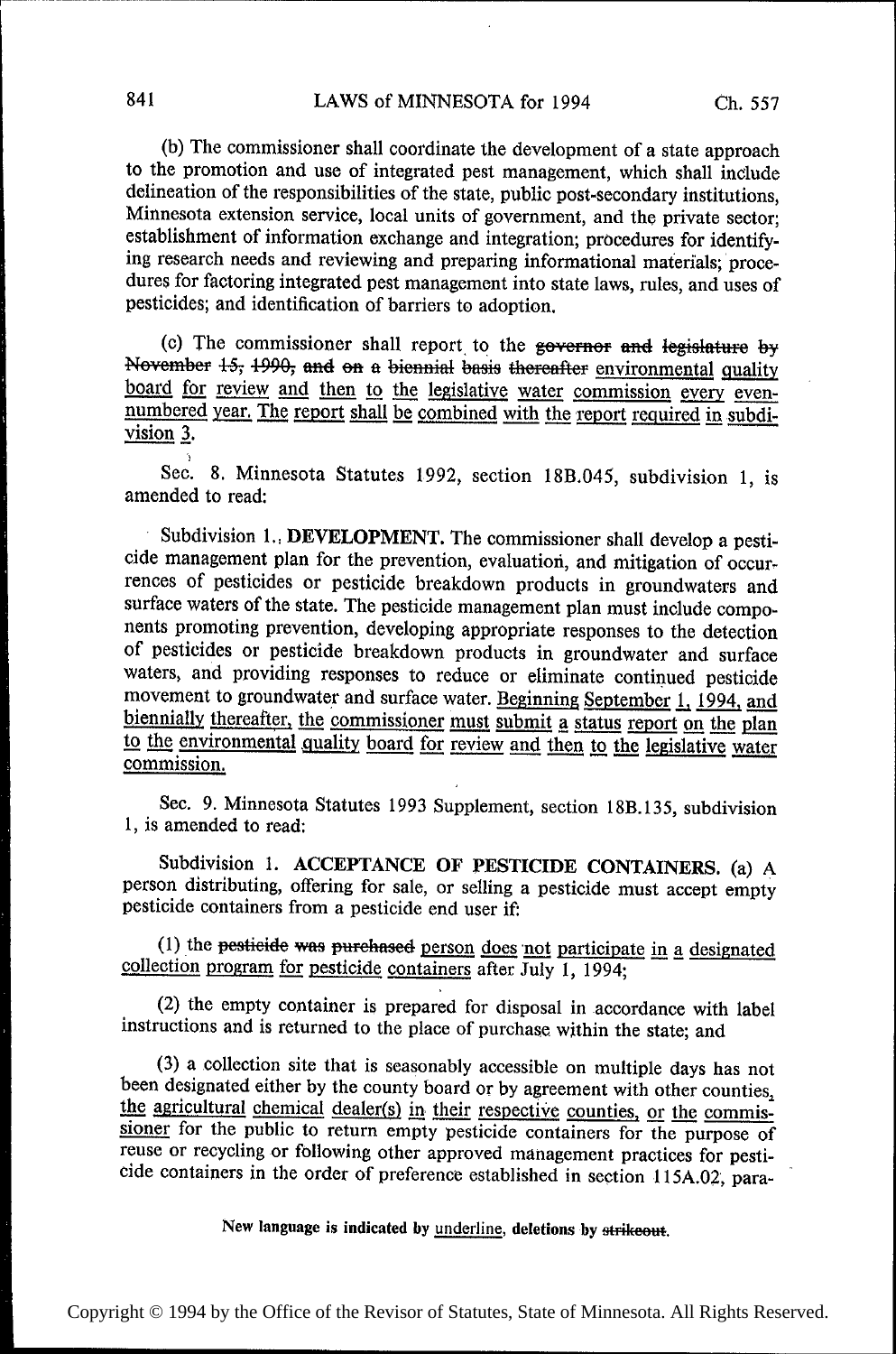graph (b), and the county or counties have notified the commissioner of their intentions annually by February 1, in writing, to manage the empty pesticide containers.

(b) This subdivision does not prohibit the use of refillable and reusable pesticide containers.

(c) If a eounty or counties designate a collection site as provided in para $graph (a)$ ; elause  $(3)$ ; A person who has been notified by the county or counties of the designated collection site and who sells pesticides to a pesticide end\_ user must notify purchasers of pesticides at the time of sale of the date and location designated for disposal of empty containers.

(d) For purposes of this section, pesticide containers do not include containers that have held sanitizers and disinfectants, containers made of metal or paper, plastic bags, bag-in-a-box, water soluble bags, and aerosol packaging, pesticides labeled primarily for use on humans or pets, or pesticides not requiring dilution or mixing.

Sec. 10. Minnesota Statutes 1993 Supplement, section l8E.06, is amended to read:

### l8E.06 REPORT TO WATER COMMISSION.

By November September 1,  $+990$  1994, and each year thereafter, the agricultural chemical response compensation board and the commissioner shall submit to the house of representatives committee on ways and means, the senate committee on finance, the environmental quality board, and the legislative water commission a report detailing the activities and reimbursements for which money from the account has been spent during the previous year.

Sec. 11. [103A.204] GROUNDWATER POLICY.

(a) The responsibility for the protection of groundwater in Minnesota is vested in a multi-agency approach to management. The following is a list of agencies and the groundwater protection areas for which the agencies are primarily responsible; the list is not intended to restrict the areas of responsibility to only those specified:

(1) environmental quality board: creation of a water resources committee to coordinate state groundwater protection programs and a biennial groundwater policy report beginning in 1994 that includes, for the 1994 report, the findings in the groundwater protection report coordinated by the pollution control agency for the Environmental Protection Agency;

(2) pollution control agency: water quality monitoring and reporting and the development of best management practices and regulatory mechanisms for protection of groundwater from nonagricultural chemical contaminants;

(3) department of agriculture: sustainable agriculture, integrated pest management, water quality monitoring, and the development of best management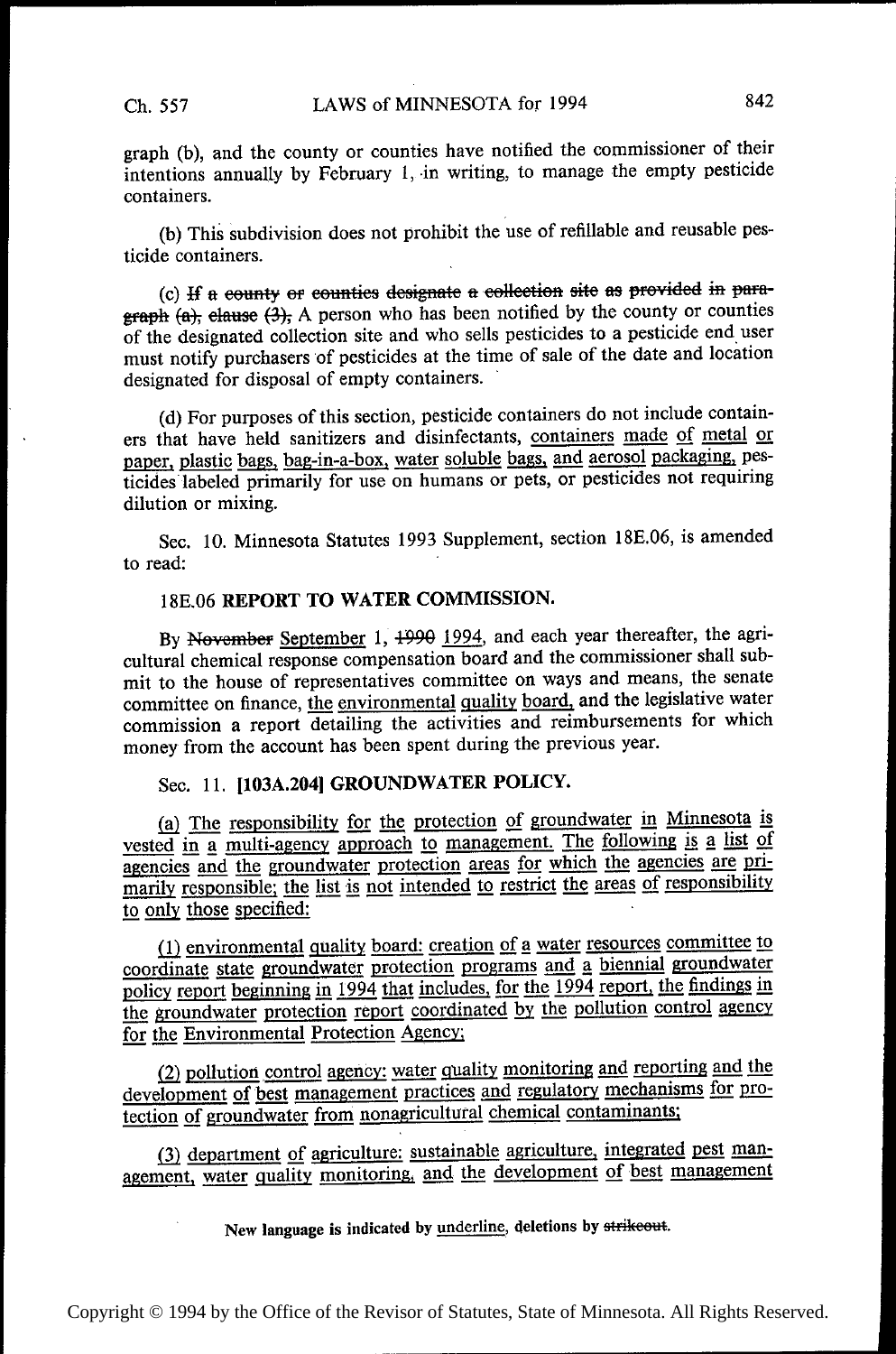practices and regulatory mechanisms for protection of groundwater from agricultural chemical contaminants'

 $(4)$  board of water and soil resources: reporting on groundwater education and outreach with local government officials, local water planning and management, and local cost share programs;

 $(5)$  department of natural resources: water quantity monitoring and regulation, sensitivity mapping, and development of a plan for the use of integrated pest management and sustainable agriculture on state-owned lands; and

(6) department of health: regulation of wells and borings, and the develop- ment of health risk limits under section 103H.201.

(b) The environmental quality board shall through its water resources com-<br>mittee coordinate with representatives of all agencies listed in paragraph (a), citizens, and other interested groups to prepare a biennial report every even-<br>numbered year as part of its duties described in sections 103A.43 and 103B.151.

Sec. 12. Minnesota Statutes 1992, section 103A.43, is amended to read:

# 103A.43 WATER RESEARCH NEEDS EVALUATION ASSESSMENTS AND REPORTS.

(a) The environmental quality board shall evaluate and report to the legislative water commission and the legislative commission on Minnesota resources on statewide water research needs and recommended priorities for addressing these needs. Local water research needs may also be included.

(b) The environmental quality board shall conduct coordinate a biennial assessment of water quality, groundwater degradation trends, and efforts to reduce, prevent, minimize, and eliminate degradation of water.

(c) The environmental quality board shall assess coordinate an assessment of the quantity of surface and ground water in the state and the availability of water to meet the state's needs.

(d) The environmental quality board shall prepare coordinate and submit <sup>a</sup> report on water policy to the legislative water commission and the legislative commission on Minnesota resources by September 15 of each odd-numbered even-numbered year. The report may include the groundwater policy report in section 103A.204.

Sec. 13. Minnesota Statutes 1992, section 103B.151, subdivision 1, is amended to read:

Subdivision 1. WATER PLANNING. The environmental quality board shall:

(1) coordinate public water resource management and regulation activities among the state agencies having jurisdiction in the area;

New language is indicated by underline, deletions by strikeout.

~

~~~

~~

~~

~~

~~~

~~~~

~~~

~~~~

~~~

~~~

~~~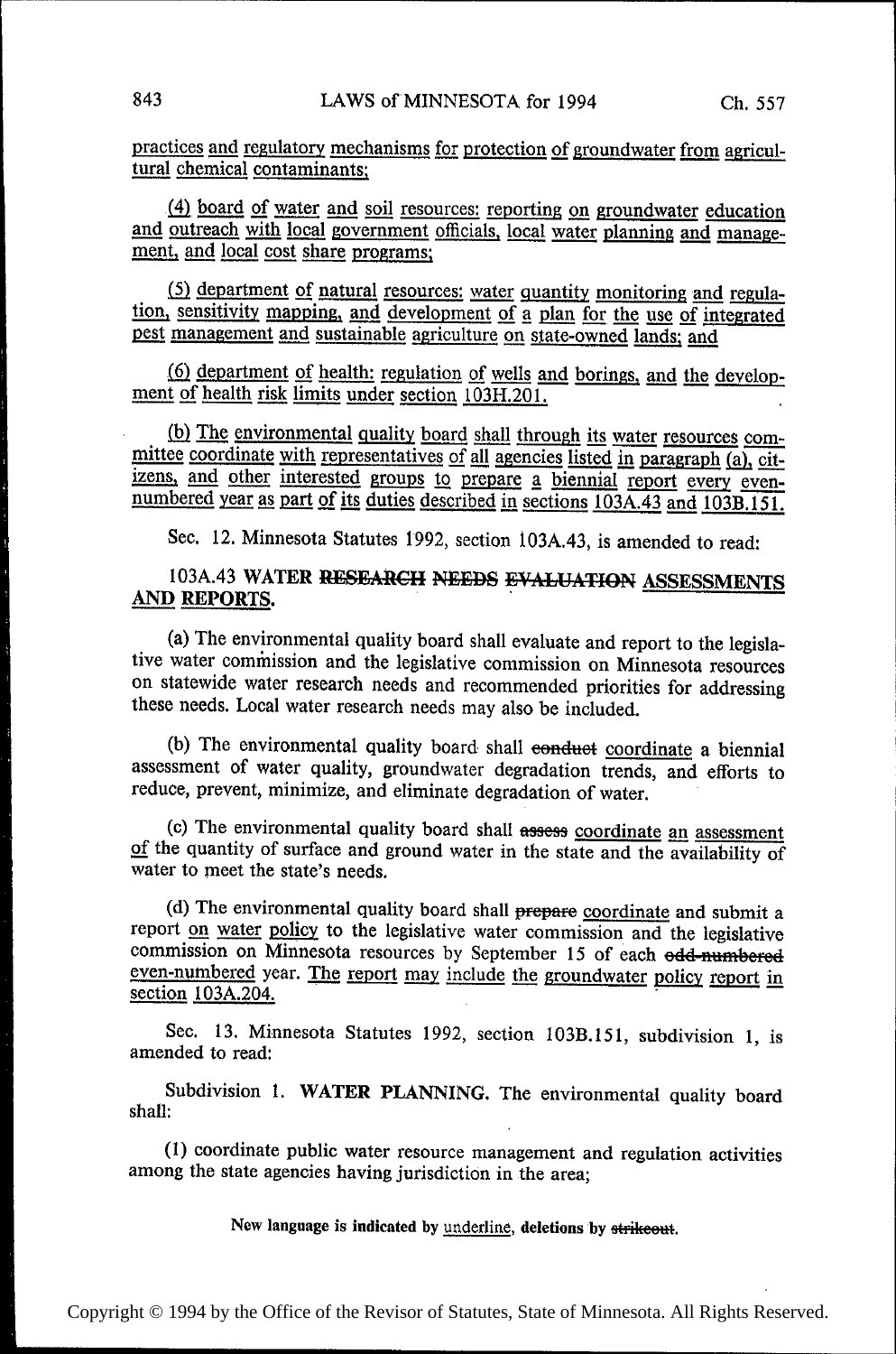(2) initiate, coordinate, and continue to develop comprehensive long-range water resources planning in furtherance of the plan adopted prepared by the water planning environmental quality board board's water resources committee entitled "A Framework for a Water and Related Land Resources Strategy for Minnesota, 1979<sup>2</sup> including a new plan and strategy "Minnesota Water Plan," published in January 1991, by November September 15, 1990 2000, and each five-vear ten-year interval afterwards;

(3) coordinate water planning activities of local, regional, and federal bodies with state water planning and integrate these plans with state strategies;

(4) coordinate development of state water policy recommendations and priorities, and a recommended program for funding identified needs, including priorities for implementing the state water resources monitoring plan;

(5) in eooperation with state agencies participating in the monitoring of water resources, develop a plan for monitoring the state's water resources;

(6) administer federal water resources planning with multiagency interests;

(7) (6) ensure that groundwater quality monitoring and related data is provided and integrated into the Minnesota land management information system according to published data compatibility guidelines. Costs of integrating the data in accordance with data compatibility standards must be borne by the agency generating the data;

(8) identify water resources information and education needs, priorities, and goals and prepare an implementation plan to guide state activities relating to water resources information and education;

 $(9)$  (7) coordinate the development and evaluation of water information and education materials and resources; and

 $(10)$  (8) coordinate the dissemination of water information and education through existing delivery systems.

Sec. 14. [103F.461] GROUNDWATER EDUCATION.

(a) In each even-numbered year, the board of water and soil resources must review groundwater education activities with local units of government and develop recommendations for improvement in a report to the environmental quality board for review and then to the legislative water commission as part of the groundwater policy report in section 103A.204. The board must work with agencies and interested groups with responsibility for groundwater education in preparing the report.

(b) The board must ensure that the biennial review of groundwater education with local units of government is coordinated with the Minnesota environmental education advisory board and the nonpoint source education and information strategy of the pollution control agency.

New language is indicated by <u>underline</u>, deletions by strikeout.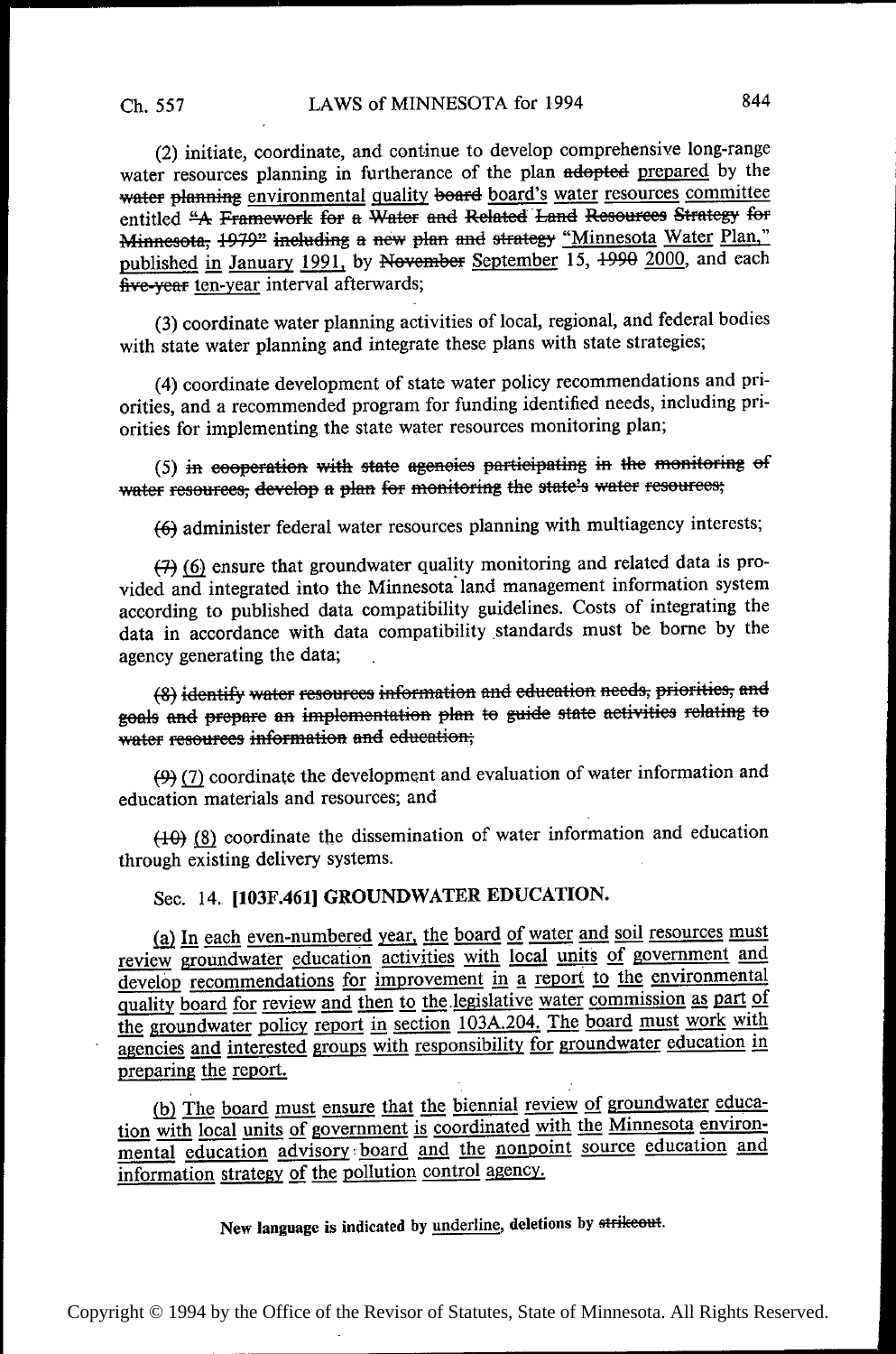(c) Grants for innovative groundwater education strategies to local units of government identified in this section may be awarded by the board of water and soil resources.

Sec. 15. Minnesota Statutes 1992, section lO3G.27I, subdivision 5, is amended to read:

Subd. 5. PROHIBITION ON ONCE-THROUGH WATER USE PER-MITS. (a) The commissioner may not, after December 31, 1990, issue a water use permit to increase the volume of appropriation from a groundwater source for a once-through cooling system using in excess of 5,000,000 gallons annually.

(b) Except as provided in paragraph (c), once-through system water use permits using in excess of  $5,000,000$  gallons annually, must be terminated by the commissioner by the end of their design life but not later than Dec alternatives within the design life of existing equipment. The commissioner shall, by August 1, 1990, submit to the legislative water commission for review the approach by which the commissioner will achieve appropriate conversion of the systems after considering the age of the system; the condition of the system; recent investments in the system, and feasibility and costs of alternatives available to replace usage of a once-through system.

(c). Paragraph (b) does not apply where groundwater appropriated for use in a once-through system is subsequently discharged into a wetland or public waters wetland owned or leased by a nonprofit corporation if:

(l) the membership of the corporation includes a local government unit;

(2) the deed or lease requires that the area containing the wetland or public waters wetland be maintained as a nature preserve;

(3) public access is allowed consistent with the area's status as a nature preserve; and

(4) by January 1, 2003, the permittee incurs costs of developing the nature preserve and associated facilities that, when discounted to 1992 dollars, exceed twice the projected cost, as determined by the commissioner, of

The costs incurred under clause (4) may include preparation of plans and<br>designs; site preparation; construction of wildlife habitat structures; planting of<br>trees and other vegetation; installation of signs and markers; de

Sec. 16. Minnesota Statutes 1992, section l03H.175, is amended by adding a subdivision to read:

New language is indicated by *underline*, deletions by strikeout.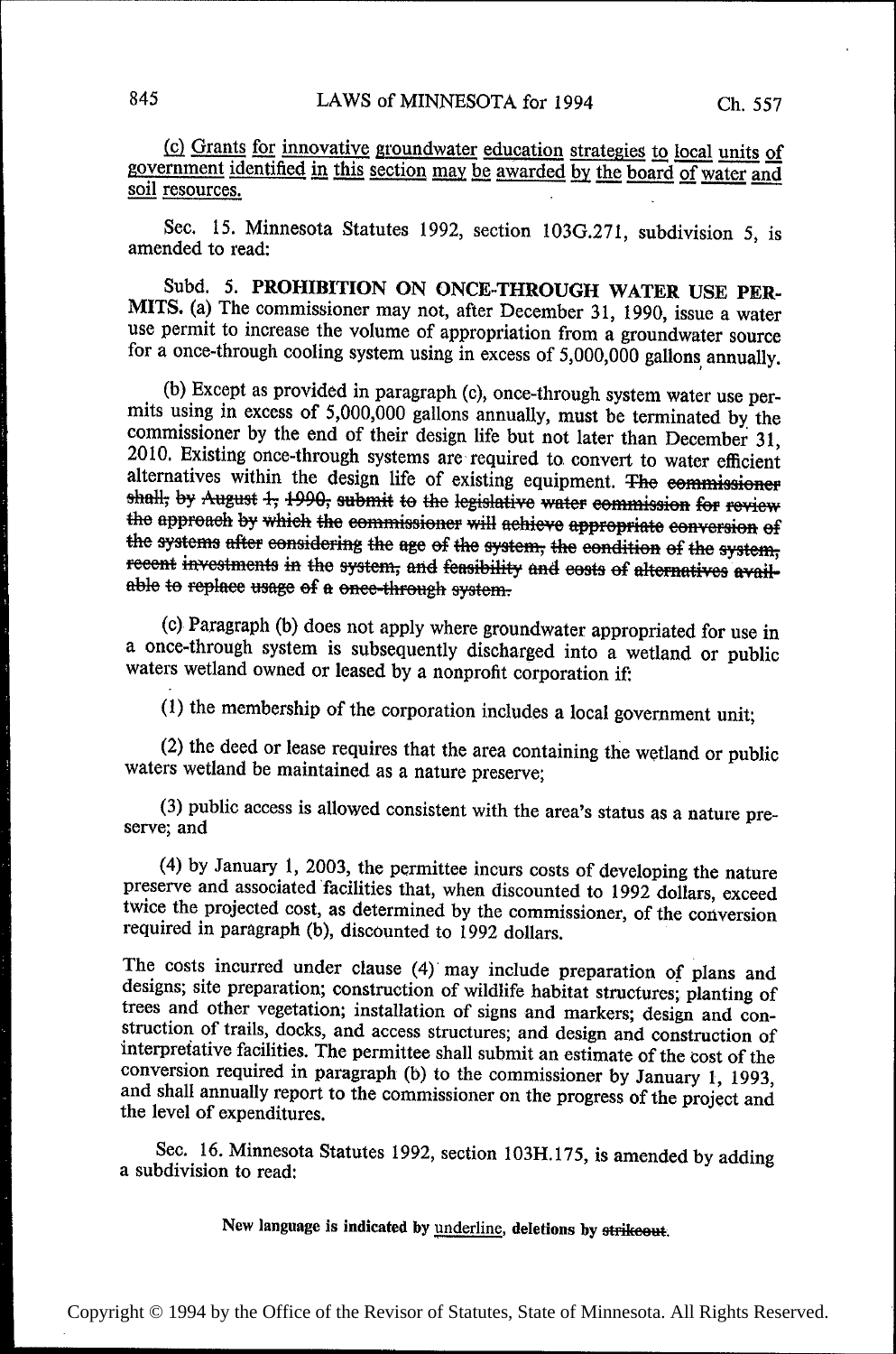Subd. 3. REPORT. In each even-numbered year, the pollution control agency, in cooperation with other agencies participating in the monitoring of water resources, shall provide a draft report on the status of groundwater monitoring to the environmental quality board for review and then to the legislative water commission as part of the report in section 103A.204.

Sec. 17. Minnesota Statutes 1992, section 103H.201, subdivision 1, is amended to read:

Subdivision 1. PROCEDURE. (a) If groundwater quality monitoring results show that there is a degradation of groundwater, the commissioner of health may promulgate health risk limits under subdivision 2 for substances degrading the groundwater.

(b) Health risk limits shall be determined by two methods depending on their toxicological end point,

(c) For systemic toxicants that are not carcinogens, the adopted health risk limits shall be derived using United States Environmental Protection Agency risk assessment methods using a reference dose, a drinking water equivalent, an uncertainty factor, and a factor for relative source contamination, which in general will measure an estimate of daily exposure to the human population, including sensitive subgroups; that is unlikely to result in deleterious effects during long-term exposure contribution factor.

(d) For toxicants that are known or probable carcinogens, the adopted health risk limits shall be derived from a quantitative estimate of the chemical's carcinogenic potency published by the United States Environmental Protection Agency's carcinogen assessment group Agency and determined by the commissioner to have undergone thorough scientific review.

Sec. 18. Minnesota Statutes 1992, section 103H.201, subdivision 4, is amended to read:

Subd. 4. ADOPTION OF EXISTING RECOMMENDED ALLOWABLE LIMITS. (a) Notwithstanding and in lieu of subdivision 2, until November 1, 1994, the commissioner may adopt recommended allowable limits, and related toxicological end points, established by the commissioner on or before May 1, 1989 February 15, 1994, as health risk limits under this subdivision. Before a recommended allowable limit is adopted as an adopted health risk limit under this subdivision, the commissioner shall:

(1) publish in the State Register and disseminate through the Minnesota extension service and through soil and water conservation districts notice of intent to adopt a recommended allowable limit as an adopted health risk limit for specific substances and shall solicit information on the health impacts of the substance:

(2) publish the recommended allowable limit in the State Register and dis-

New language is indicated by underline, deletions by strikeout.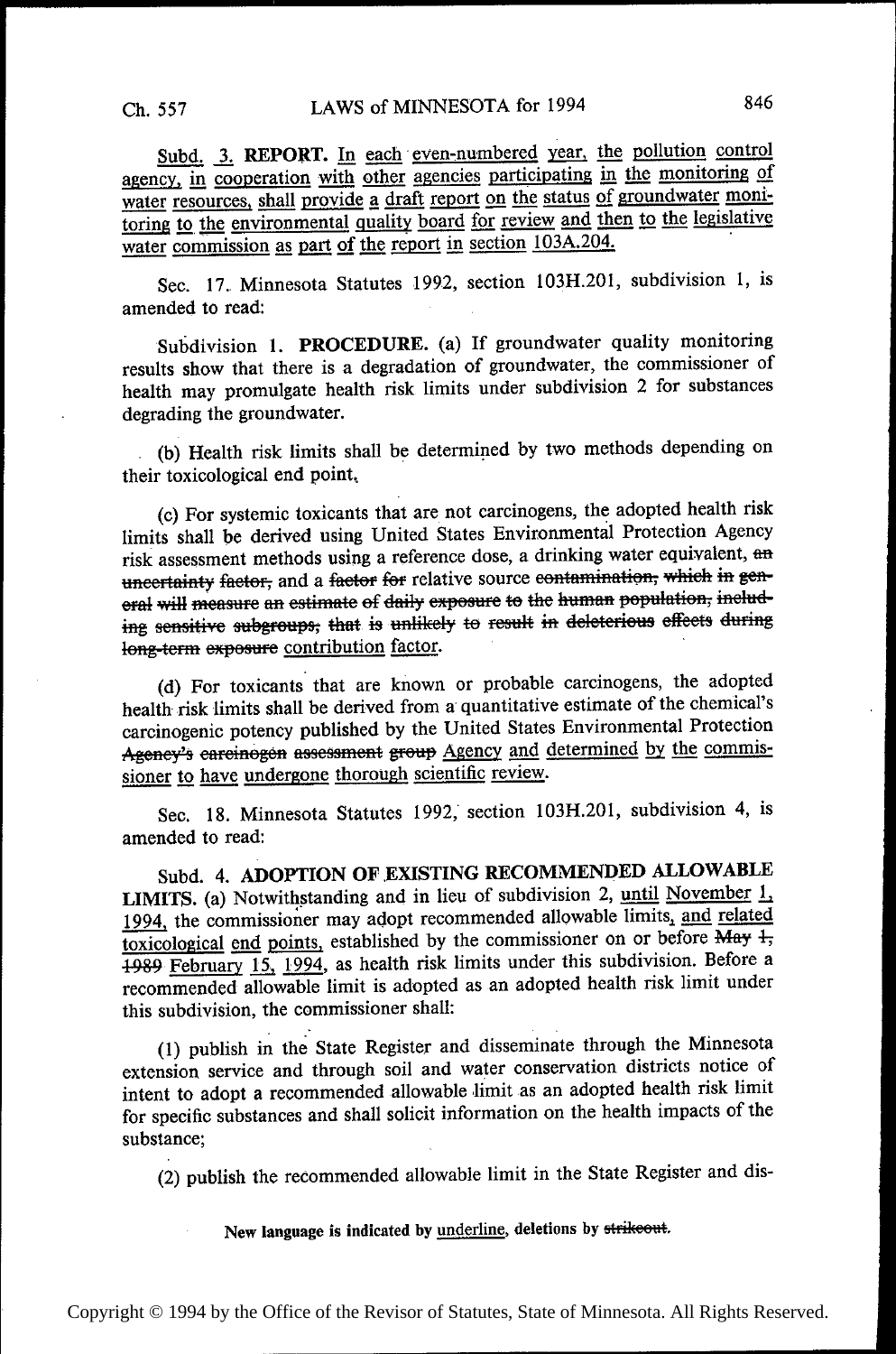seminate through the Minnesota extension service and through soil and water conservation districts allowing 60 days for public comment; and

(3) publish the adopted recommended allowable limit in the State Register and, at the same time, make available a summary of the public. comments received and the commissioner's responses to the comments.

(b) A recommended allowable limit adopted by the commissioner as an adopted health risk limit under this subdivision may be challenged in the manner provided in sections 14.44 and 14.45.

(c) After July  $4, 4991$ , and before September  $4, 4994$  During the comment period under paragraph (a), clause  $(2)$ , 25 or more persons may submit a written request for a public hearing as provided under section 14,25 for any health risk limits as adopted under this subdivision.

Sec. 19. Minnesota Statutes 1992, section 1031.101, subdivision 5, is amended to read:

Subd. 5. COMMISSIONER TO ADOPT RULES. The commissioner shall adopt rules including:

(1) issuance of licenses for:

(i) qualified well contractors, persons modifying or repairing well casings, well screens, or well diameters;

(ii) persons constructing, repairing, and sealing unconventional wells such as drive points or dug wells;

(iii) persons constructing, repairing, and sealing dewatering wells;

(iv) persons sealing wells; and

(V) persons installing well pumps or pumping equipment and excavating holes for installing elevator shafts or hydraulic cylinders;

(2) issuance of registration for monitoring well contractors;

(3) establishment of conditions for examination and review of applications for license and registration;

(4) establishment of conditions for revocation and suspension of license and registration;

(5) establishment of minimum standards for design, location, construction, repair, and sealing of wells to implement the purpose and intent of this chapter;

(6) establishment of a system for reporting on wells and borings drilled and sealed;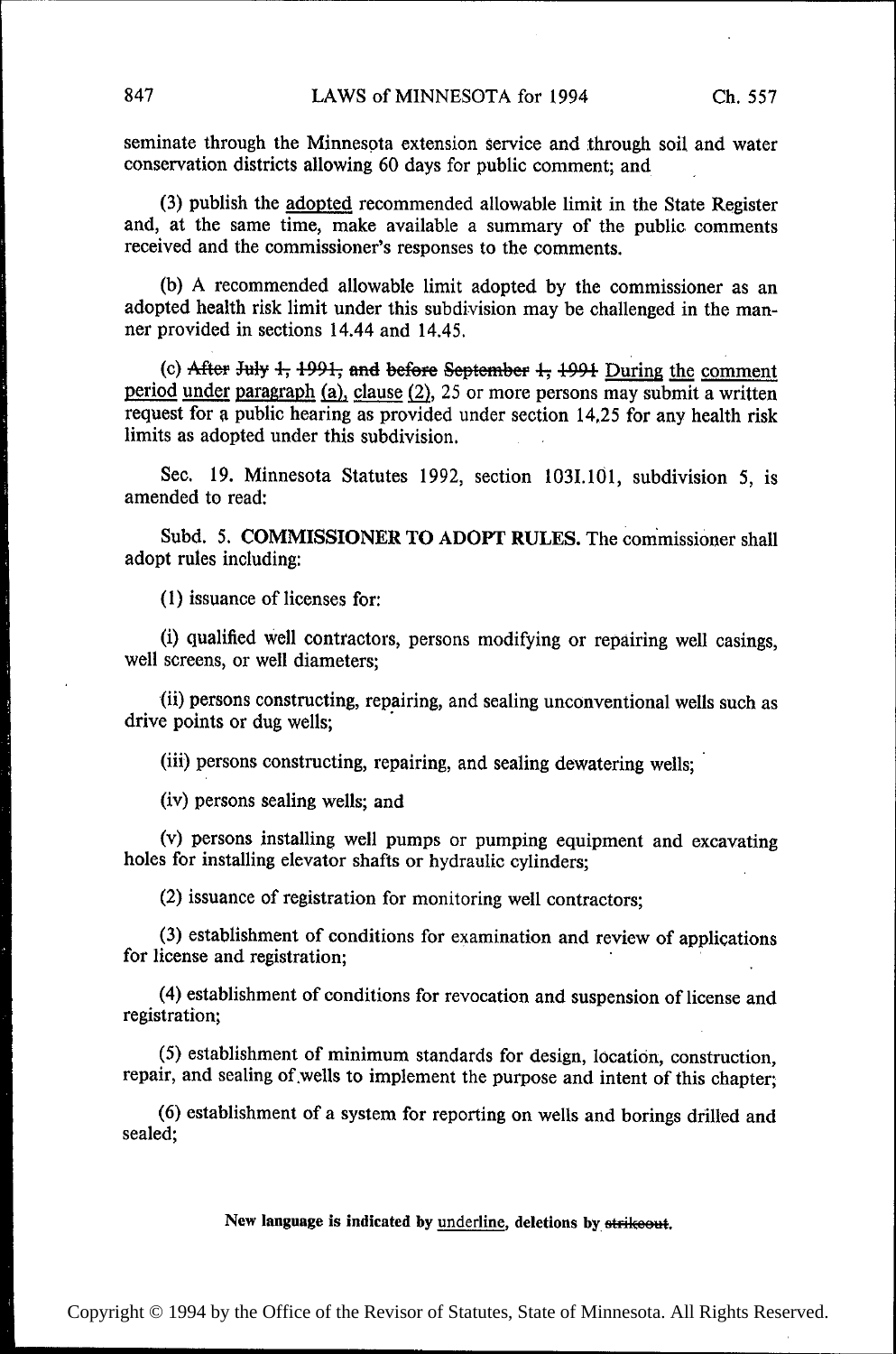(7) modification of fees prescribed in this chapter, according to the proce-<br>dures for setting fees in section  $16A.128$ ;

(8) establishment of standards for'the construction, maintenance, sealing, and water quality monitoring 'of wells in areas of known or suspected contamination, for which the commissioner may adopt emergency rules;

 $(9)$  (8) establishment of wellhead protection measures for wells serving public water supplies;

 $(10)$  (9) establishment of procedures to coordinate collection of well data with other state and local governmental agencies;

 $(11)$  (10) establishment of criteria and procedures for submission of well logs, formation samples or well cuttings, water samples, or other special information required for and water resource mapping; and

 $(12)$  (11) establishment of minimum standards for design, location, construction, maintenance, repair, sealing, safety, and resource conservation related to borings, including exploratory borings as defined in section 1031.005, subdivision 9.

Until the commissioner adopts rules under this chapter to replace rules relating to wells and borings that were adopted under chapter 156A, the rules adopted under chapter 156A shall remain in effect.

Sec., 20. Minnesota Statutes 1992, section 103I.205, subdivision 1, is amended to read: '

Subdivision 1. NOTIFICATION REQUIRED. (a) Except as provided in paragraphs (d) and (e), a person may not construct a well until a notification of the proposed well on a form prescribed by the commissioner is filed with the commissioner with the filing fee in section 1031.208. If after filing the well notification an attempt to construct a well is unsuccessful, a new notification is not required unless the information relating to the successful well has' substantially changed.

(b) The property owner, the property owner's agent, or the well contractor where a well is to be located must file the well notification with the commissioner.

(c) The well notification under this subdivision preempts local permits and notifications, and counties or home rule charter or statutory cities may not require a permit or notification for wells unless the commissioner has delegated the permitting or notification authority under section 1031.111.

 $(d)$ ; A person who is an individual that constructs a drive point well on property owned or leased by the individual for farming or agricultural purposes or as the individual's place of abode must notify the commissioner of the installation and location of the well. The person must complete the notification form pre-

New language is indicated by underline, deletions by strikeout.

ł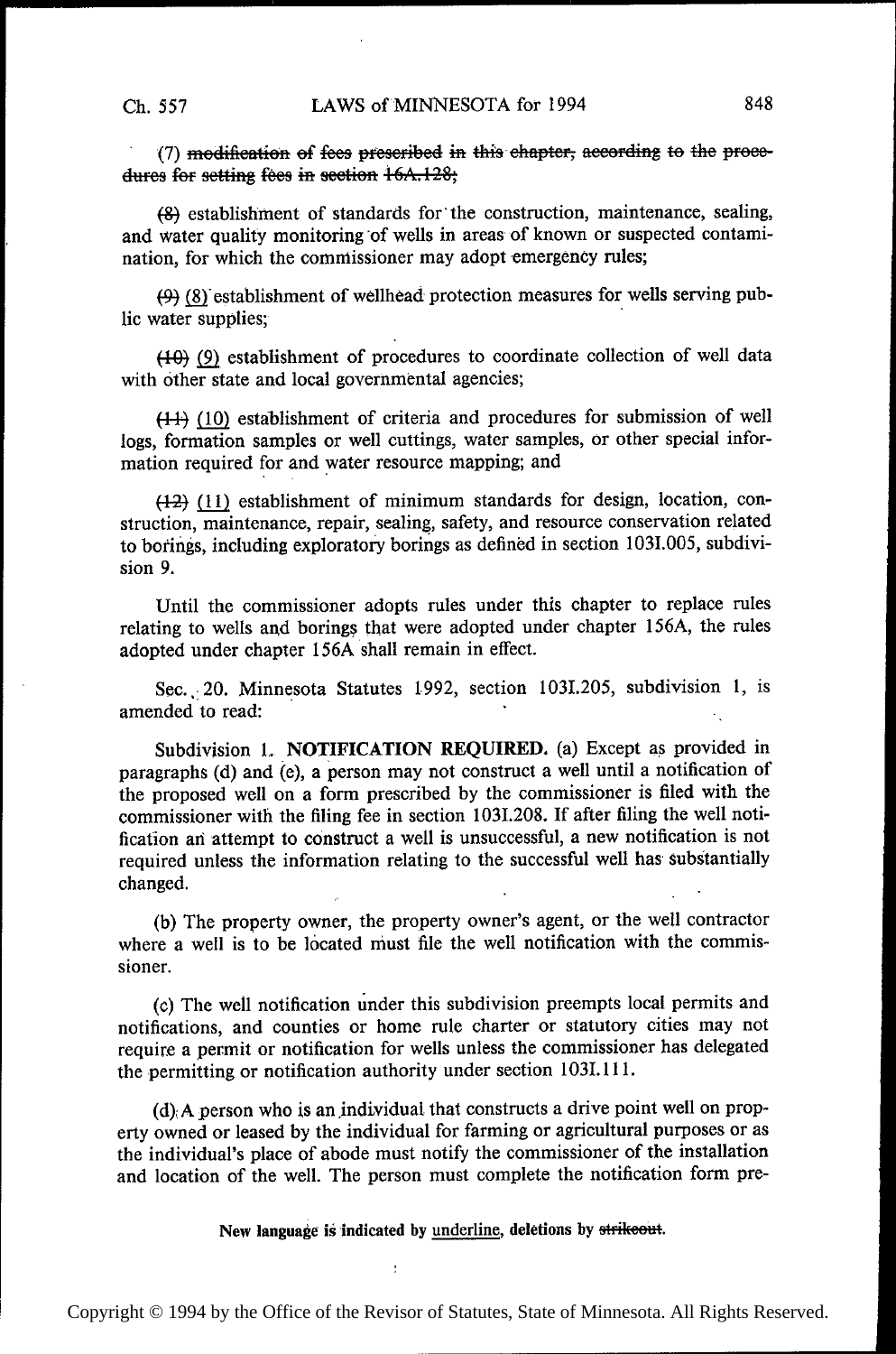scribed by the commissioner and mail it to the commissioner by ten days after the well is completed. A fee may not be charged for the notification. A person who sells drive point wells at retail must provide buyers with notification forms and informational materials including requirements regarding wells, their location, construction, and disclosure. The commissioner must provide the notification forms and informational materials to the sellers.

(e) A person may not construct a monitoring well or dewatering well until a permit is issued by the commissioner for the construction. If after obtaining a permit an attempt to construct a well is unsuccessful, a new permit is not required as long as the initial permit is modified to indicate the location of the successful well.

Sec. 21. Minnesota Statutes 1992, section 103I.208, is amended to read:

1031.208 WELL NOTIFICATION FILING FEES AND PERMIT FEES.

Subdivision 1. WELL NOTIFICATION FEE. The well notification fee to be paid by a property owner is:

(1) for a new well drilled that produces less than 50 gallons a minute based on the actual capacity of the pump installed, \$50; and

 $(2)$  for a new well that produces 50 gallons a minute or more based on the actual capacity of the pump installed, \$100-; and

(2) for construction of a dewatering well, \$100 for each well except a dewatering project comprising five or more wells shall be assessed a single fee of \$500 for the wells recorded on the notification.

Subd. 2. PERMIT FEE. The permit fee to be paid by a property owner is:

(1) for a well that is not in use under a maintenance permit,  $$50 $100$  annually;

(2) for construction of a monitoring well,  $$50$   $$100$ ;

(3) for a monitoring well that is unsealed under a maintenance permit,  $$50$  $$100$  annually;

(4) for monitoring wells used as a leak detection device at a single motor fuel retail outlet or petroleum bulk storage site excluding tank farms, the construction permit fee is \$50 \$100 per site regardless of the number of wells constructed on the site, and the annual fee for a maintenance permit for unsealed monitoring wells is  $$50$  \$100 per site regardless of the number of monitoring wells located on site;

(5) for a groundwater thermal exchange device, in addition to the notification fee for wells,  $$50$  \$100;

(6) for a vertical heat exchanger,  $$50$  \$100;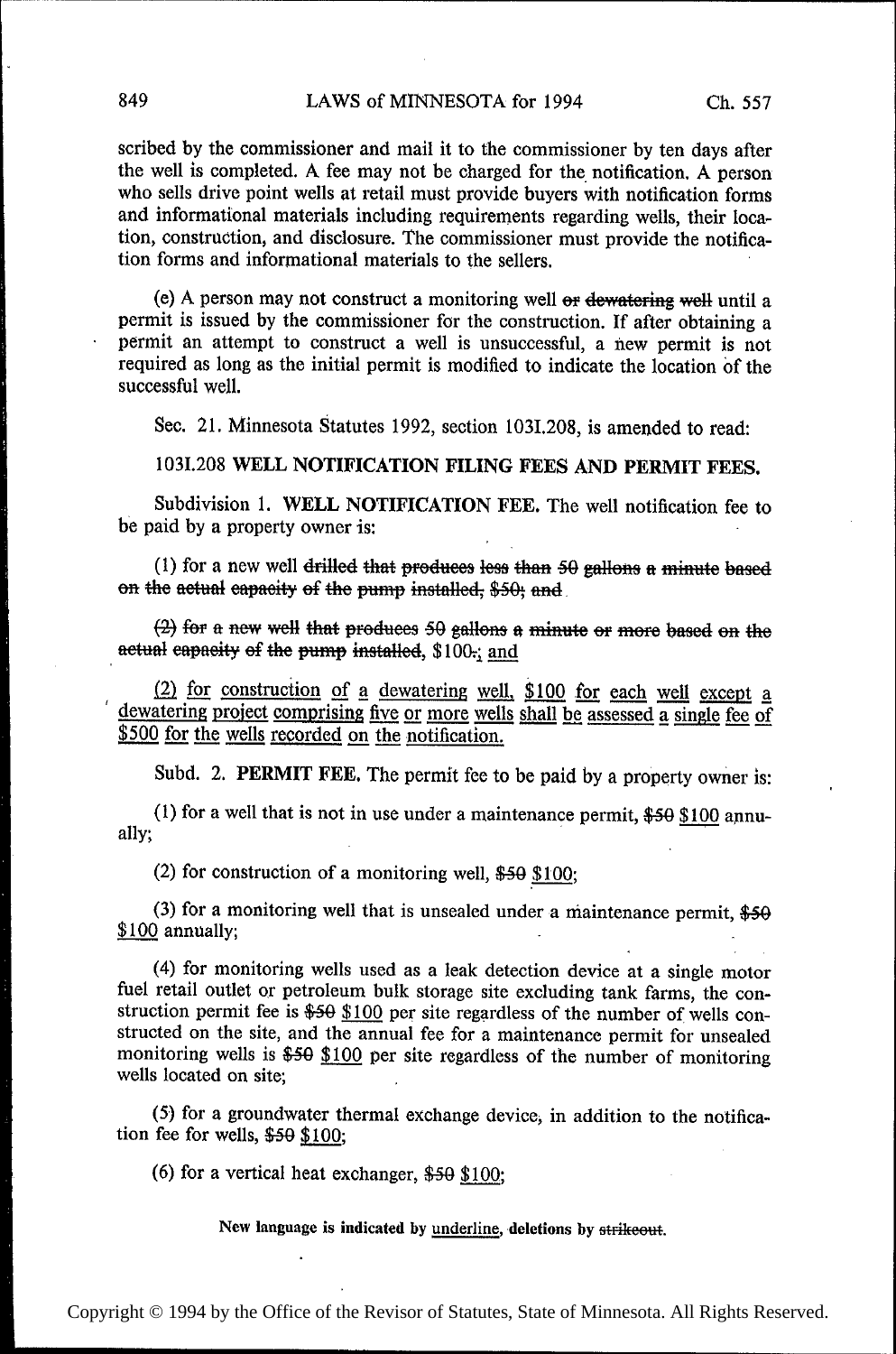(7) for construction of the dewatering well, \$50 for each well except a dewatering project comprising more than ten wells shall be issued a single permit for the wells recorded on the permit for \$500; and

 $(8)$  (7) for a dewatering well that is unsealed under a maintenance permit, \$25 \$100 annually for each well, except a dewatering project comprising more than ten five wells shall be issued a single permit for  $$250$  annually for wells recorded on the permit.

Sec. 22. Minnesota Statutes 1992, section 1031.235, subdivision 1, is amended to read:

Subdivision 1. DISCLOSURE OF WELLS TO BUYER. (a) Before signing an agreement to sell or transfer real property, the seller must disclose in writing to the buyer information about the status and location of all known wells on the property, by delivering to the buyer either a statement by the seller that the seller does not know of any wells on the property, or a disclosure statement indicating the legal description and county, and a map drawn from available information showing the location of each well to the extent practicable. In the disclosure statement, the seller must indicate, for each well, whether the well is in use, not in use, or sealed.  $\ddot{\phantom{1}}$ 

(b) At the time of closing of the sale, the disclosure statement information, name and mailing address of'the buyer, and the quartile, section, township, and range in which each well is located must be provided on a well disclosure certificate signed by the seller or a person authorized to act on behalf of the seller.

(c) A well disclosure certificate need not be provided if the seller does not know of any wells on the property and the deed or other instrument of conveyance contains the statement: "The Seller certifies that the Seller does not know of any wells on the described real property."

(d) If a deed is given pursuant to a contract for deed, the well disclosure certificate required by this subdivision shall be signed by the buyer or a person authorized to act on behalf of the buyer. If the buyer knows of no wells on the property, a well disclosure certificate is not required if the following statement appears on the deed followed by the signature of the grantee or, if there is more than one grantee, the signature of at least one of the grantees: "The Grantee certifies that the Grantee does not know of any wells on the described real property." The statement and signature of the' grantee may be on the front or back of the deed or on an attached sheet and an acknowledgment of the statement by the grantee is not required for the deed to be recordable.

(e)-This subdivision does not apply to the sale, exchange, or transfer of real property:

(1) that consists solely of a sale or transfer of severed mineral interests; or

(2) that consists of an individual condominium unit as described in chapters 515 and 515A.

New language is indicated by underline, deletions by strike out.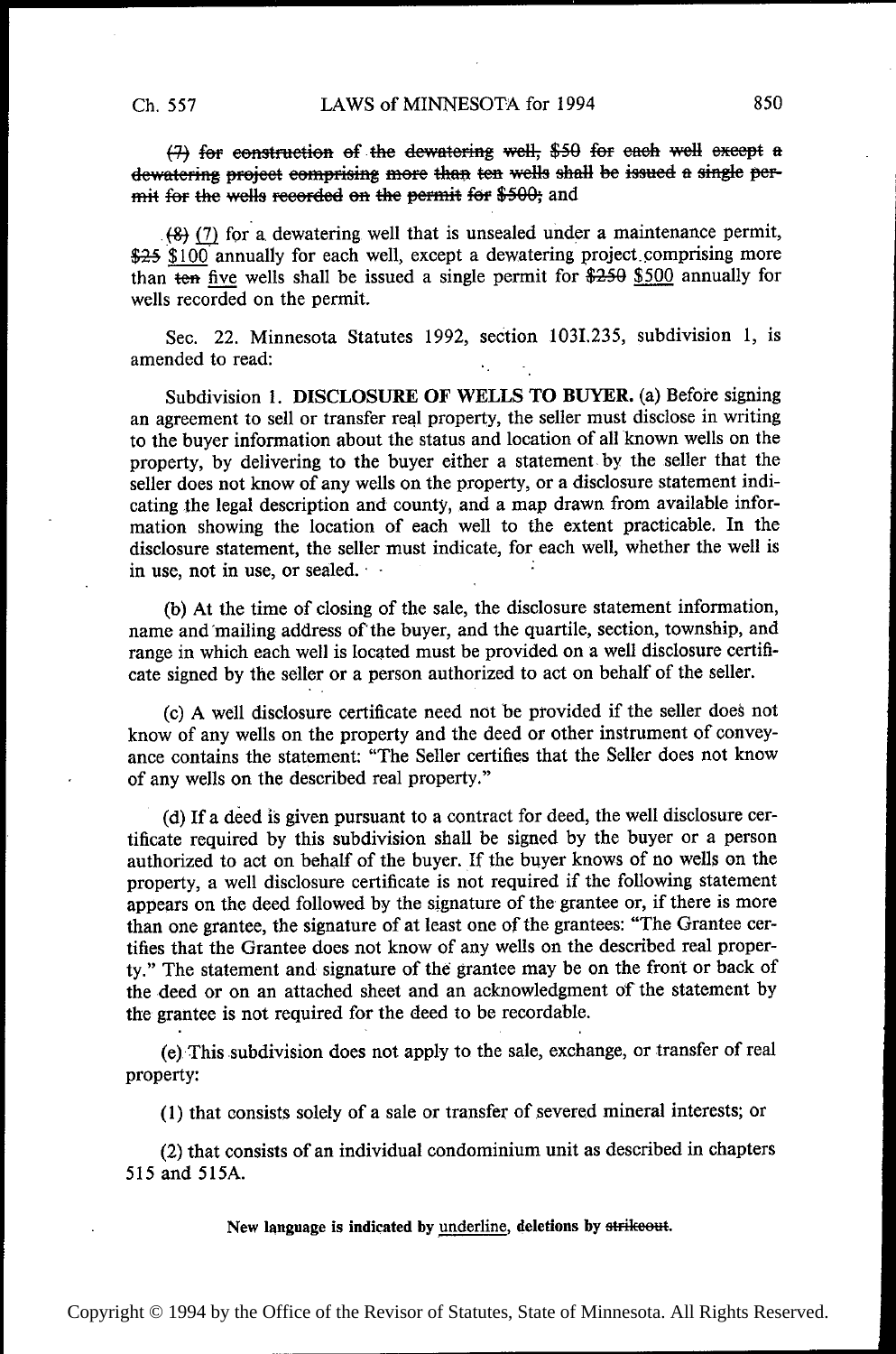(t) For an area owned in common under chapter 515 or 515A the association or other responsible person must report to the commissioner by July 1, 1992, the location and status of all wells in the common area. The association or other responsible person must notify the commissioner within 30 days of any change in the reported status of wells.

(g) For real property sold by the state under section 92.67, the lessee at the time of the sale is responsible for compliance with this subdivision.

(h) If the seller fails to provide a required well disclosure certificate, the buyer, or a person authorized to act on behalf of the buyer, may sign a well disclosure certificate based on the information provided on the disclosure statement required by this section or based on other available information.

(i) A county recorder or registrar of titles may not record a deed or other instrument of conveyance dated after October 31, 1990, for which a certificate of value is required under section 272.115, orany deed or other instrument of conveyance dated after October 31, 1990, from a governmental body exempt from the payment of state deed tax, unless the deed or other instrument of conveyance contains the statement made in accordance with paragraph (c) or (d) or is accompanied by the well disclosure certificate containing all the information required by paragraph (b) or (d). The county recorder or registrar of titles must not accept a certificate unless it contains all the required information. The county recorder or registrar of titles shall note on each deed or other instrument of conveyance accompanied by a well disclosure certificate that the well disclosure certificate was received. The notation must include the statement "No wells on property" if the disclosure certificate states there are no wells on the property. The well disclosure certificate shall not be filed or recorded in the records maintained by the county recorder or registrar of titles. After noting "No wells on property" on the deed or other instrument of conveyance, the county recorder or registrar of titles shall destroy or return to the buyer the well disclosure certificate. The county recorder or registrar of titles shall collect from the buyer or the person seeking to record a deed or other instrument of conveyance, a fee of  $$10$ \$20 for receipt of a completed well disclosure certificate. By the tenth day of each month, the county recorder or registrar of titles shall transmit the well disclosure certificates to the commissioner of health. By the tenth day after the end of each calendar quarter, the county recorder or registrar of titles shall transmit to the commissioner of health  $$7,50$   $$17.50$  of the fee for each well disclosure certificate received during the quarter. The commissioner shall maintain the well disclosure certificate for at least six years. The commissioner may store the certificate as an electronic image. A copy of that image shall be as valid as the original.

(j) No new well disclosure certificate is required under this subdivision if the buyer or seller, or a person authorized to act on behalf of the buyer or seller, certifies on the deed or other instrument of conveyance that the status and number of wells on the property have not changed since the last previously filed well disclosure certificate. The following statement, if followed by the signature of the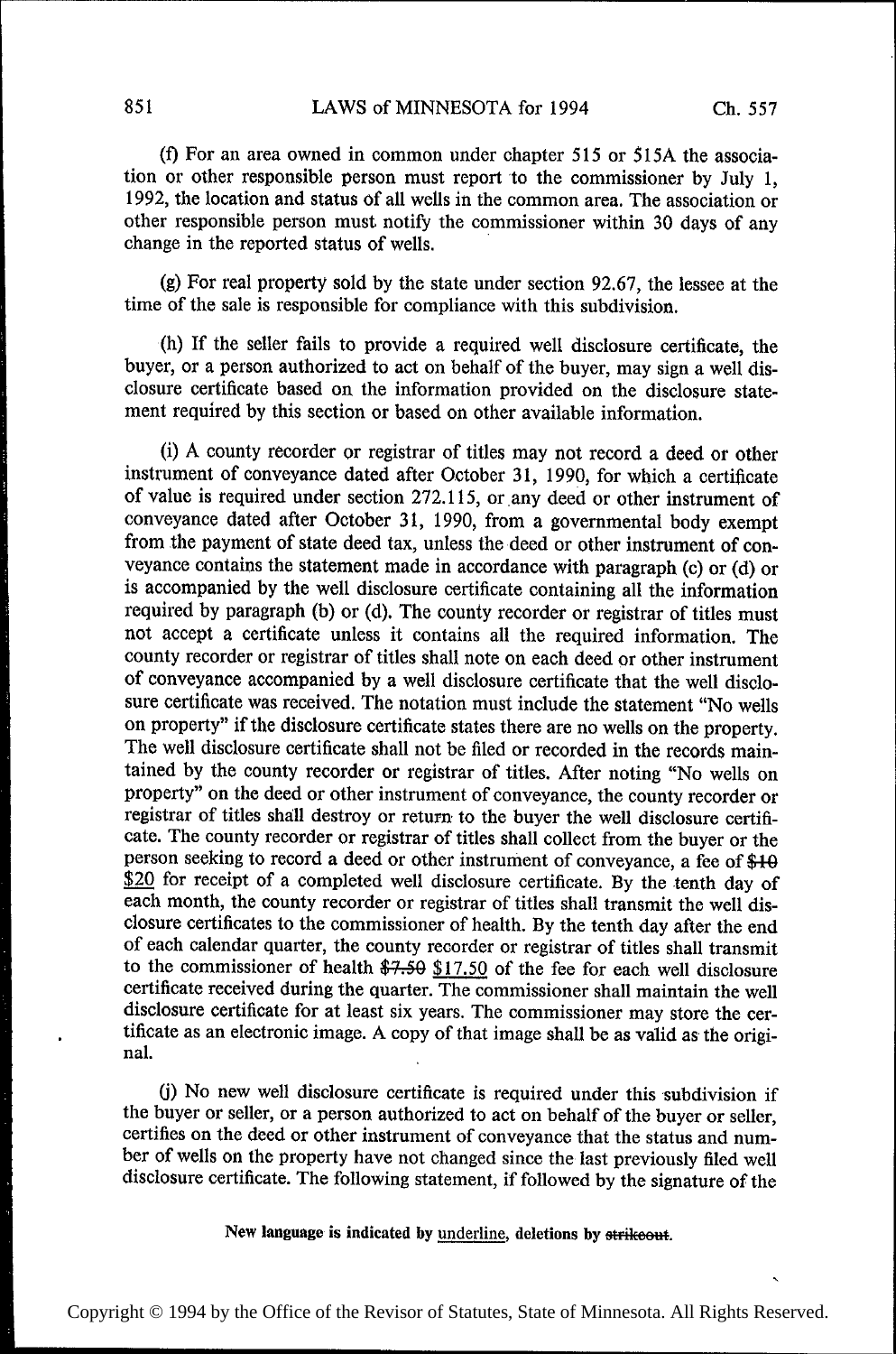person making the statement, is suflicient to comply with the certification requirement of this paragraph: "I am familiar with the property described in this instrument and I certify that the status and number of wells on the described real property have not changed since the last previously filed well disclosure certificate." The certification and signature may be on the front or back of the deed or on an attached sheet and an acknowledgment of the statement is not required for the deed or other instrument of conveyance to be recordable.

(k) The commissioner in consultation with county recorders shall prescribe the form for a well disclosure certificate and provide well disclosure certificate forms to county recorders and registrars of titles and other interested persons.

(1) Failure to comply with a requirement of this subdivision does not impair:

'(l) the validity of a deed or other instrument of conveyance as between the parties to the deed or instrument or as to any other person who otherwise would be bound by the deed or instrument; or '

- (2) the record, as notice, of any deed or other instrument of conveyance accepted for filing or recording contrary to the provisions of this subdivision.

Sec. 23. Minnesota Statutes 1992, section 103I.331, subdivision 6, is amended to read:

Subd. 6. REPEALER. This section is repealed effective June 30,  $+995$ 1996.

Sec. 24. Minnesota Statutes 1992, section 103I.401, subdivision 1, is amended to read: '

Subdivision 1. PERMIT REQUIRED. (a) A person may not construct an elevator shaft until a permit for the hole or excavation is issued by the commissioner.

(b) The fee for excavating holes for the purpose of installing elevator shafts is \$59 \$100 for each hole.

(c) The elevator shaft permit preempts local permits except local building permits, and counties and home rule charter or statutory cities may not require a permit for elevator shaft holes or excavations.

Sec. 25. Minnesota Statutes 1993 Supplement, section l15B.20, subdivision 6, is amended to read:

Subd. 6. REPORT TO LEGISLATURE. Each year, the commissioner of agriculture and the agency shall submit to the senate finance committee, the house ways and means committee, the environmental quality board, the legislative water commission, and the legislative commission on waste management a report detailing the activities for which money from the account has been spent during the previous fiscal. year.